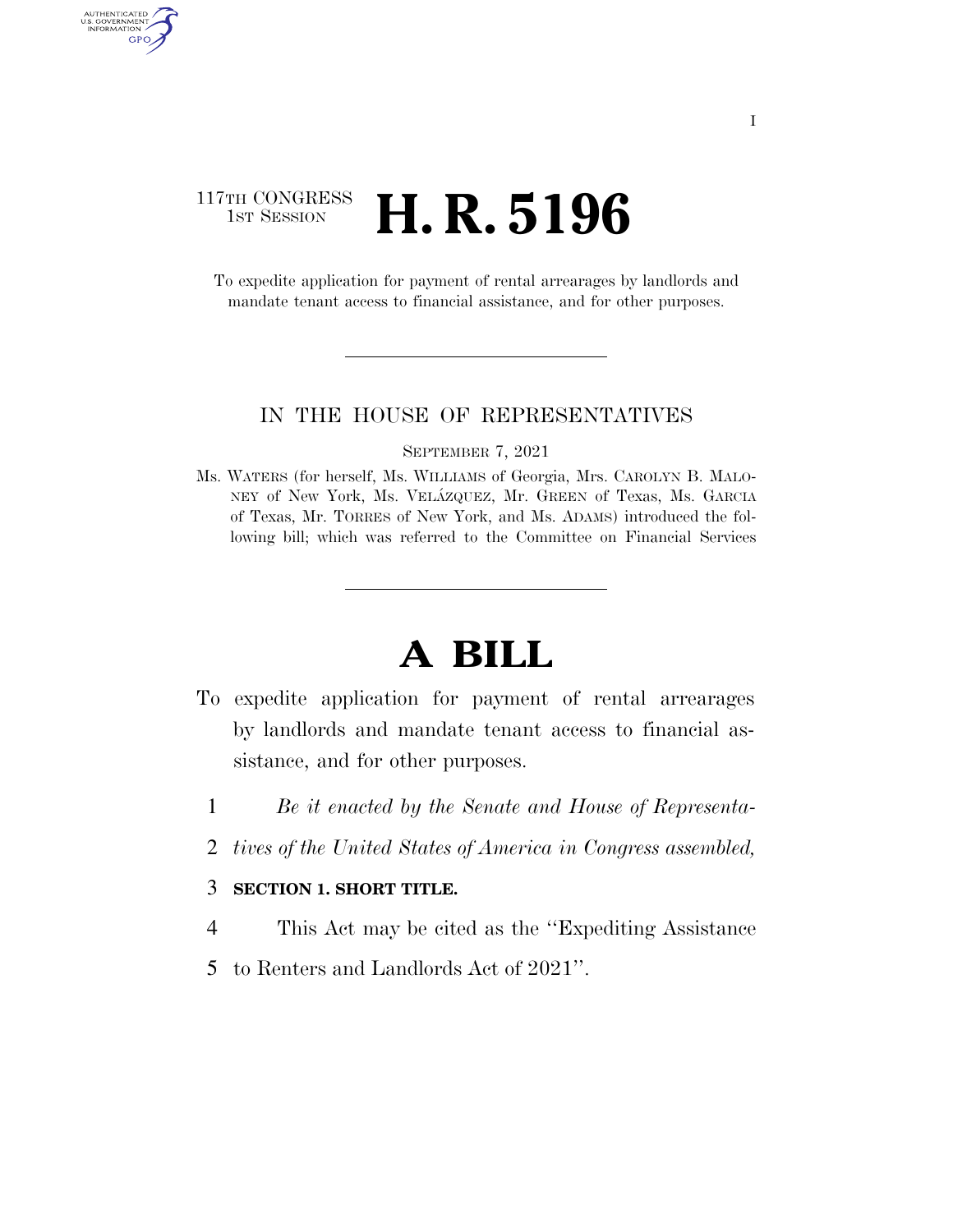**SEC. 2. EXPEDITING APPLICATIONS FOR PAYMENT OF** 

| $\overline{2}$ | RENTAL ARREARAGES BY LANDLORDS.                          |
|----------------|----------------------------------------------------------|
| 3              | (a) IN GENERAL.—Section $501(f)$ of subtitle A of        |
| 4              | title V of Division M of the Consolidated Appropriations |
| 5              | Act, 2021 (15 U.S.C. 9058a(f)) is amended—               |
| 6              | $(1)$ by inserting after paragraph $(2)$ the fol-        |
| 7              | lowing:                                                  |
| 8              | "(3) REQUIREMENTS FOR APPLICATIONS SUB-                  |
| 9              | MITTED ON BEHALF OF TENANT WITHOUT TENANT                |
| 10             | CONSENT.-                                                |
| 11             | "(A) IN GENERAL.—The Secretary shall                     |
| 12             | not later than 30 days after the date of the en-         |
| 13             | actment of this paragraph establish a process            |
| 14             | for a landlord of a residential dwelling to sub-         |
| 15             | mit an application on the behalf of a renter             |
| 16             | when such landlord is unable to obtain the con-          |
| 17             | sent of such renter to submit such application           |
| 18             | for after taking reasonable steps to obtain such         |
| 19             | signature, as determined by the Secretary.               |
| 20             | "(B) NOTICE OF APPLICATION.—The proc-                    |
| 21             | ess established by the Secretary pursuant to             |
| 22             | subparagraph (A) shall require a landlord of a           |
| 23             | residential dwelling who submits an application          |
| 24             | for assistance without the consent of the renter         |
| 25             | of such dwelling to notify the renter of the in-         |
| 26             | tent of the landlord to submit such application          |
|                | •HR 5196 IH                                              |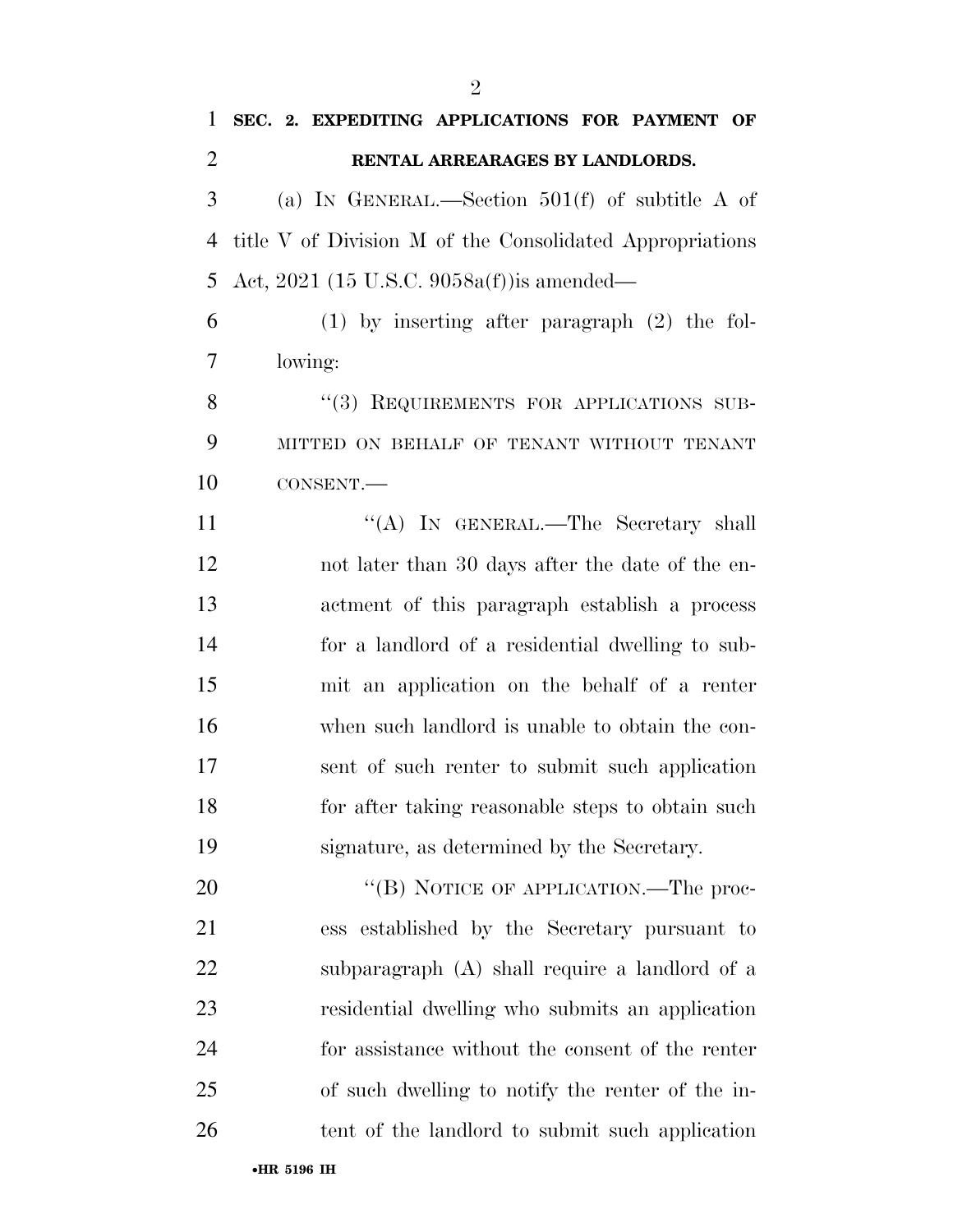not less than 10 days before such landlord sub-mits such application.

3 "'(C) SATISFACTION OF OUTSTANDING MONETARY CLAIMS.—If a landlord of a residen- tial dwelling submits an application for assist- ance on behalf of a renter without the consent of such renter and receives assistance under this section, such amount shall be deemed to satisfy all monetary claims relating to rent such landlord may have against such renter during the period between the date on which the na- tional emergency concerning the novel coronavirus disease (COVID–19) outbreak was declared by the President and the date on which the application is submitted by the land-lord.

''(D) DOCUMENTATION.—

18 ''(i) IN GENERAL.—The Secretary shall, with respect to documentation re-20 quired for applications for assistance, es- tablish methods for landlords to establish the income of a renter when the landlord does not have the consent of the renter, in-cluding the use of proxies of income.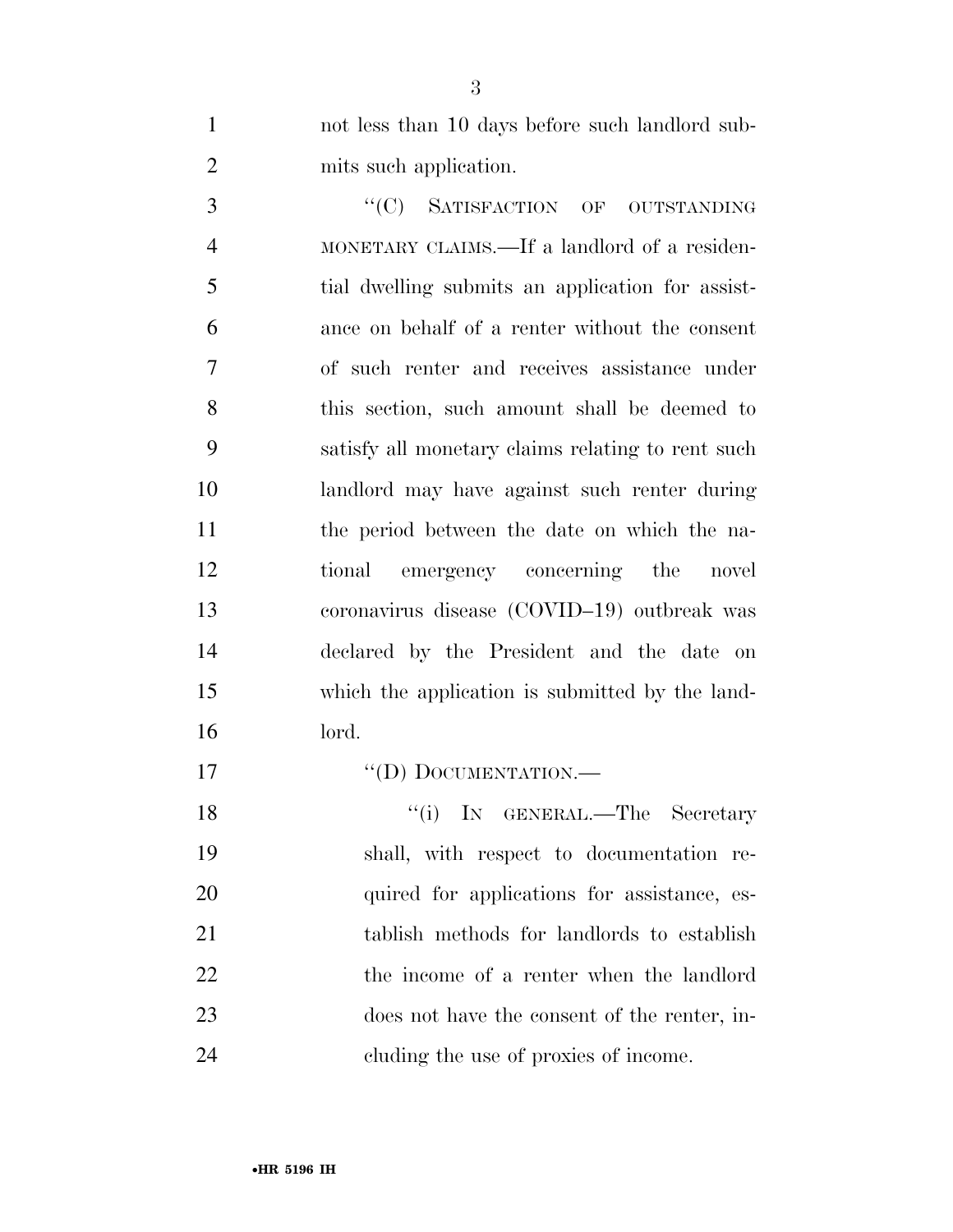| $\mathbf{1}$   | "(ii) 4 OR FEWER DWELLINGS.—The              |
|----------------|----------------------------------------------|
| $\overline{2}$ | Secretary shall, where possible, limit the   |
| 3              | amount of documentation required for an      |
| $\overline{4}$ | application for assistance in the case of a  |
| 5              | landlord that owns 4 or fewer residential    |
| 6              | dwellings.                                   |
| $\tau$         | " $(E)$ CONDITIONS ON ASSISTANCE.—           |
| 8              | "(i) IN GENERAL.—The landlord shall          |
| 9              | comply with any conditions the Secretary     |
| 10             | of the Treasury may prescribe to ensure      |
| 11             | that renters remain stably housed.           |
| 12             | 120-DAY EVICTION PROHIBI-<br>``(ii)          |
| 13             | TION.—The Secretary of the Treasury          |
| 14             | shall, not later than 30 days after the date |
| 15             | of the enactment of this paragraph, to en-   |
| 16             | sure that renters remain stably housed,      |
| 17             | prohibit any landlord that receives assist-  |
| 18             | ance from a grantee under this section       |
| 19             | with respect to a particular renter from     |
| 20             | evicting such renter, except when the ten-   |
| 21             | ancy constitutes a direct threat to the      |
| 22             | health and safety of other individuals or    |
| 23             | would result in substantial physical dam-    |
| 24             | age to the property of others, during the    |
| 25             | 120-day period after the date on which       |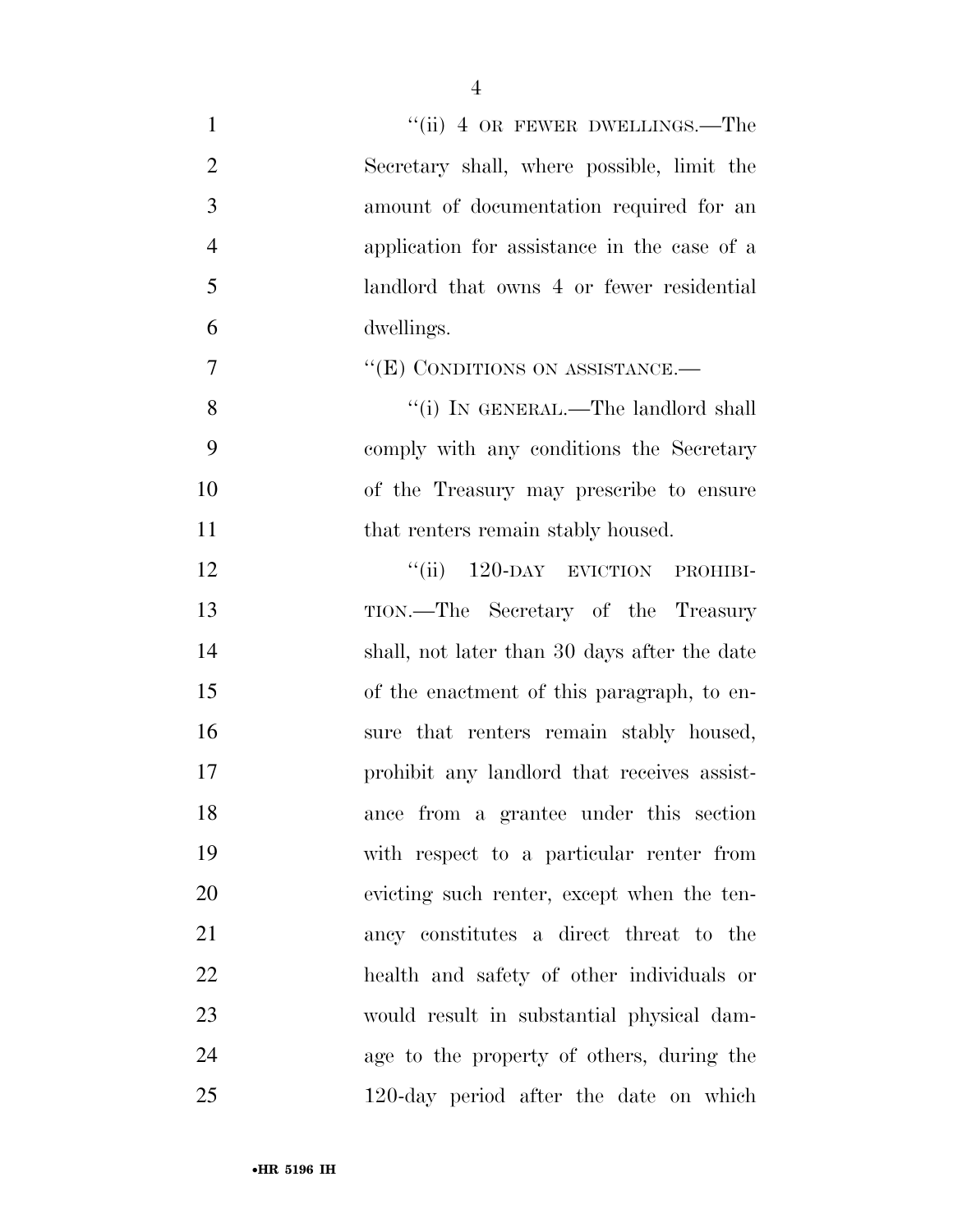| $\mathbf{1}$   | such assistance was received by the land-       |
|----------------|-------------------------------------------------|
| $\overline{2}$ | lord from the grantee.                          |
| 3              | ``(iii)<br>EVICTION-RELATED REQUIRE-            |
| $\overline{4}$ | MENTS.—The Secretary of the Treasury            |
| 5              | shall, not later than 30 days after the date    |
| 6              | of the enactment of this paragraph, require     |
| 7              | any landlord that receives assistance from      |
| 8              | a grantee under this section with respect       |
| 9              | to a particular renter to, with respect to      |
| 10             | such renter—                                    |
| 11             | $\lq\lq$ (I) set aside and vacate any           |
| 12             | past eviction judgement based on non-           |
| 13             | payment of rent covered by the appli-           |
| 14             | cation for assistance; and                      |
| 15             | "(II) rescind any eviction notice               |
| 16             | and agree to seal any eviction filing, if       |
| 17             | applicable.                                     |
| 18             | $``(F)$ NOTICE OF ARREARAGES<br>$RE-$           |
| 19             | CEIVED.—If a grantee provides rental arrear-    |
| 20             | ages to a landlord based on an application sub- |
| 21             | mitted by the landlord on behalf of a renter,   |
| 22             | such landlord must—                             |
| 23             | $\cdot$ (i) notify such renter that such rent-  |
| 24             | al arrearages were received from the grant-     |
| 25             | ee;                                             |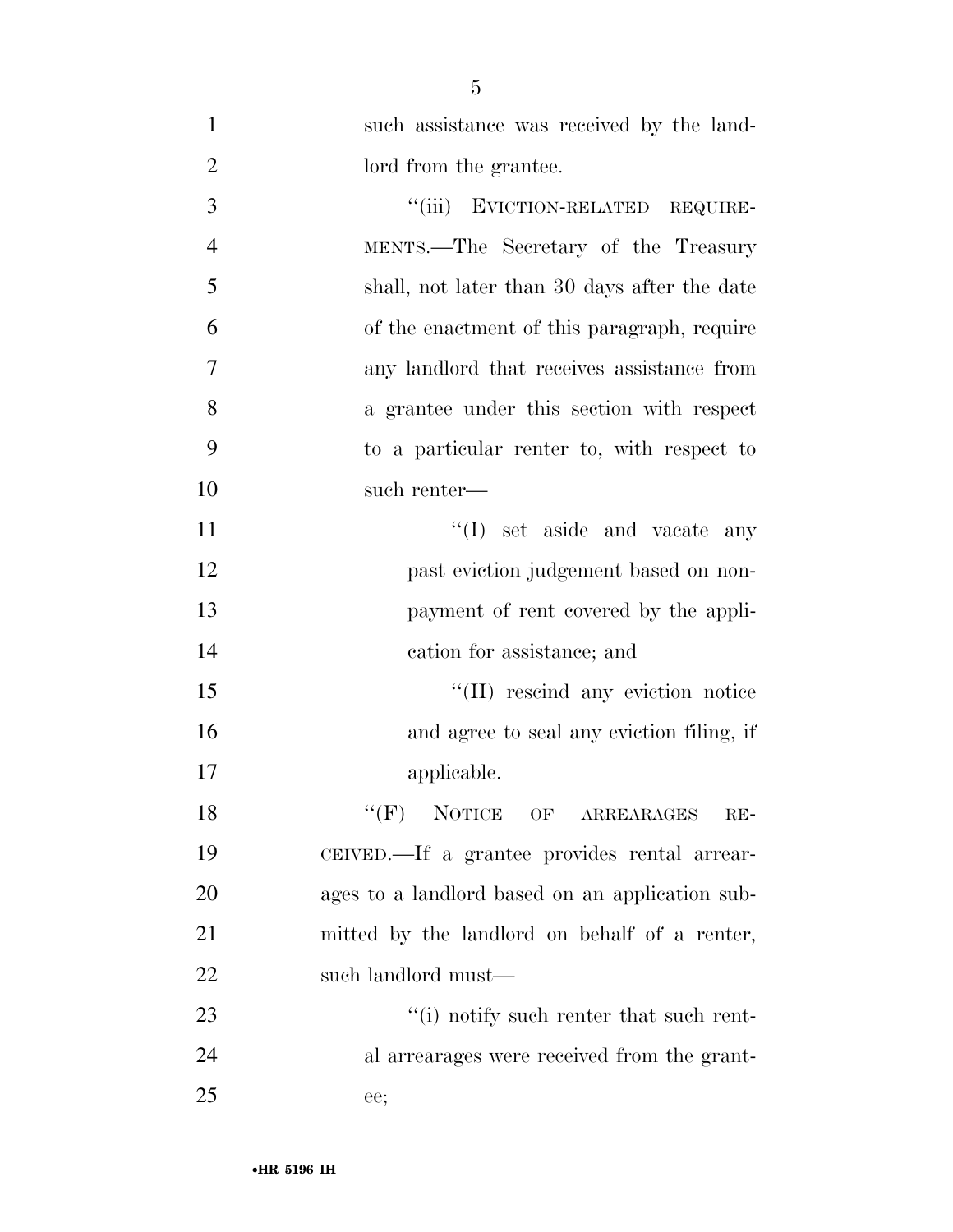| $\mathbf{1}$   | "(ii) notify such renter if the landlord           |
|----------------|----------------------------------------------------|
| $\overline{2}$ | applies for assistance in the amount of            |
| 3              | rent due during the 120-day period de-             |
| $\overline{4}$ | scribed in subparagraph $(F)$ ; and                |
| 5              | "(iii) inform such renter that the                 |
| 6              | landlord is prohibited from terminating the        |
| 7              | lease agreement or evicting such renter, ex-       |
| 8              | cept when the tenancy constitutes a direct         |
| 9              | threat to the health and safety of other in-       |
| 10             | dividuals or would result in substantial           |
| 11             | physical damage to the property of others,         |
| 12             | during the 120 day period after such rent-         |
| 13             | al arrearages were received by the landlord        |
| 14             | from the grantee.                                  |
| 15             | " $(G)$ VACANT PROPERTIES.—The<br>-Sec-            |
| 16             | retary shall establish a process for a landlord to |
| 17             | submit an application for assistance on behalf     |
| 18             | of a renter who has vacated a dwelling, pro-       |
| 19             | vided that the landlord did not file an eviction   |
| 20             | notice on such renter.                             |
| 21             | "(H) GRANTEE NOTIFICATION PROCESS.—                |
| 22             | Each grantee that provides assistance to a         |
| 23             | landlord with respect to a residential dwelling    |
| 24             | under this paragraph shall establish a process     |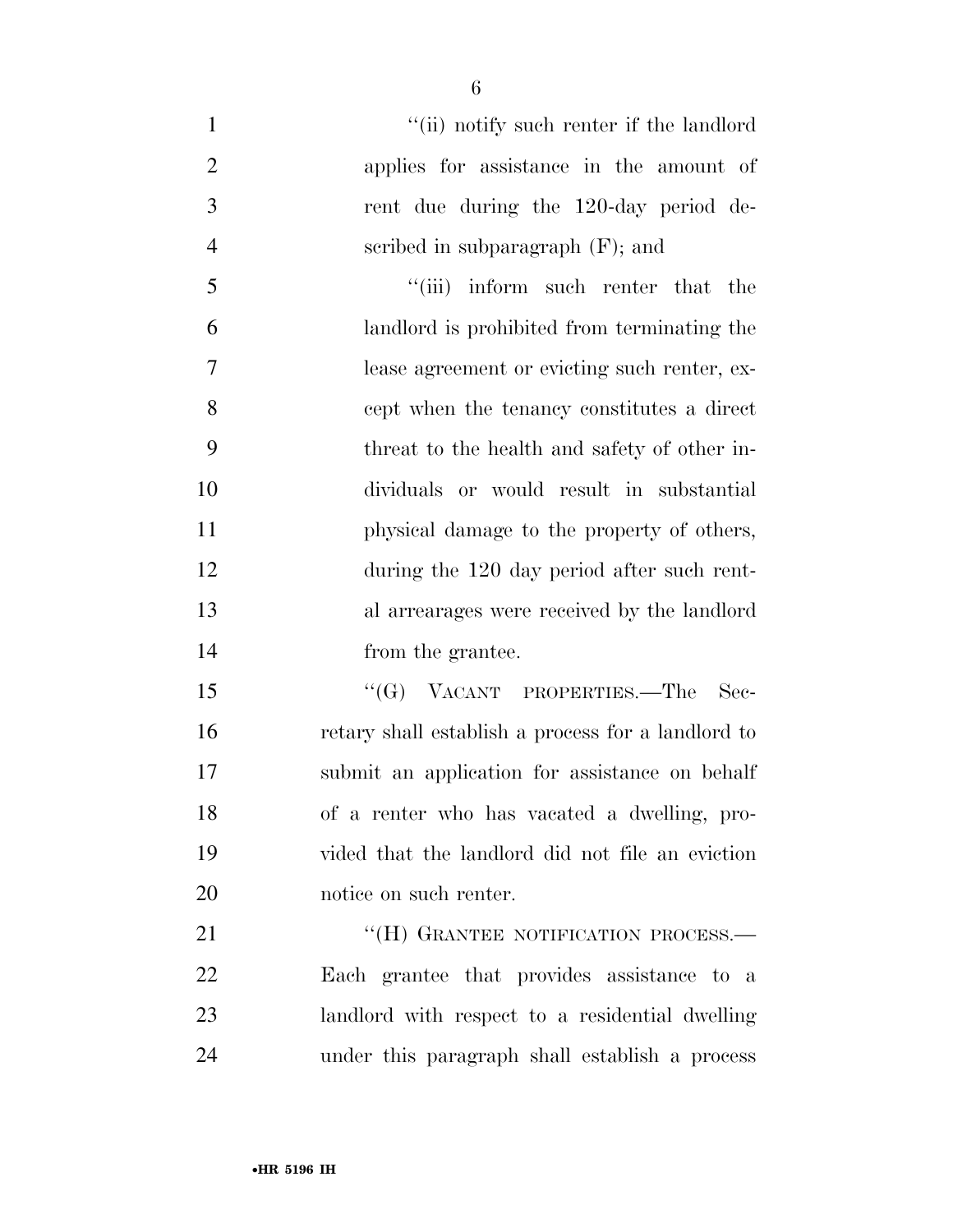| $\mathbf{1}$   | to notify state and local courts and the renter   |
|----------------|---------------------------------------------------|
| $\overline{2}$ | of such residential dwelling that—                |
| 3              | "(i) rent is no longer past due with              |
| $\overline{4}$ | respect to such renter; and                       |
| 5              | "(ii) any eviction proceedings relating           |
| 6              | to the nonpayment of rent by such renter          |
| $\overline{7}$ | should be halted.                                 |
| 8              | "(I) NOTIFICATION OF RIGHTS.—Each                 |
| 9              | grantee that provides assistance to a landlord    |
| 10             | with respect to a residential dwelling under this |
| 11             | paragraph shall inform the renter of such resi-   |
| 12             | dential dwelling about—                           |
| 13             | "(i) the rights of such renter under              |
| 14             | the Fair Housing Act and relevant State           |
| 15             | and local laws relating to fair housing; and      |
| 16             | "(ii) how such renter can file com-               |
| 17             | plaints with respect to violations of the         |
| 18             | Fair Housing Act and violations of rel-           |
| 19             | evant State and local laws relating to fair       |
| 20             | housing.                                          |
| 21             | "(J) RULE OF CONSTRUCTION.—Nothing                |
| 22             | in this paragraph may be construed to prevent     |
| 23             | a renter of a dwelling from applying for assist-  |
| 24             | related to items described in section<br>ance     |
| 25             | $501(c)(2)(A)$ that are not included in an appli- |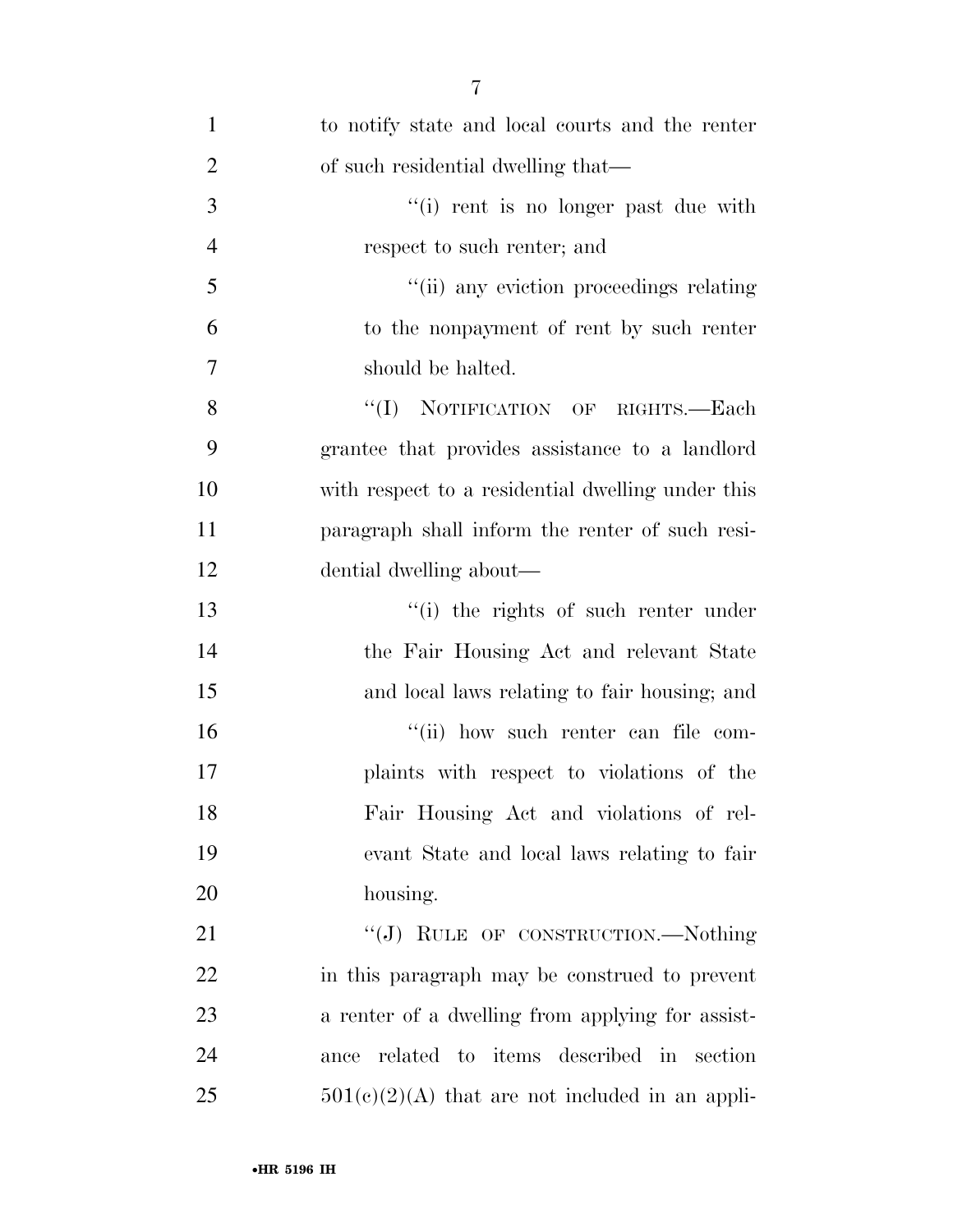| $\mathbf{1}$   | cation submitted by a landlord on behalf of the                |
|----------------|----------------------------------------------------------------|
| $\overline{2}$ | renter.".                                                      |
| 3              | (b)<br>PRIORITIZATION OF ASSISTANCE.-Section                   |
| $\overline{4}$ | $501(c)(4)$ of subtitle A of title V of Division M of the Con- |
| 5              | solidated Appropriations Act, 2021 (15 U.S.C.                  |
| 6              | $9058a(c)(4)$ is amended by adding at the end the fol-         |
| 7              | lowing:                                                        |
| 8              | "(C) The grantee shall prioritize applica-                     |
| 9              | tions filed by renters and applications filed by               |
| 10             | landlords on behalf of renters with the consent                |
| 11             | of the renter over any application filed by a                  |
| 12             | landlord without the consent of a renter.".                    |
|                |                                                                |
| 13             | SEC. 3. MANDATING TENANT ACCESS TO FINANCIAL AS-               |
| 14             | SISTANCE.                                                      |
| 15             | (a) IN GENERAL.—Section $501(c)$ of subtitle A of              |
| 16             | title V of Division M of the Consolidated Appropriations       |
| 17             | Act, 2021 (15 U.S.C. 9058a(c)) is amended—                     |
| 18             | $(1)$ in paragraph $(2)$ —                                     |
| 19             | $(A)$ in subparagraph $(A)$ —                                  |
| 20             | (i) by striking "12 months" and in-                            |
| 21             | serting "20 months"; and                                       |
| 22             | (ii) by striking "for an additional 3                          |
| 23             | months" and inserting "for an additional 4                     |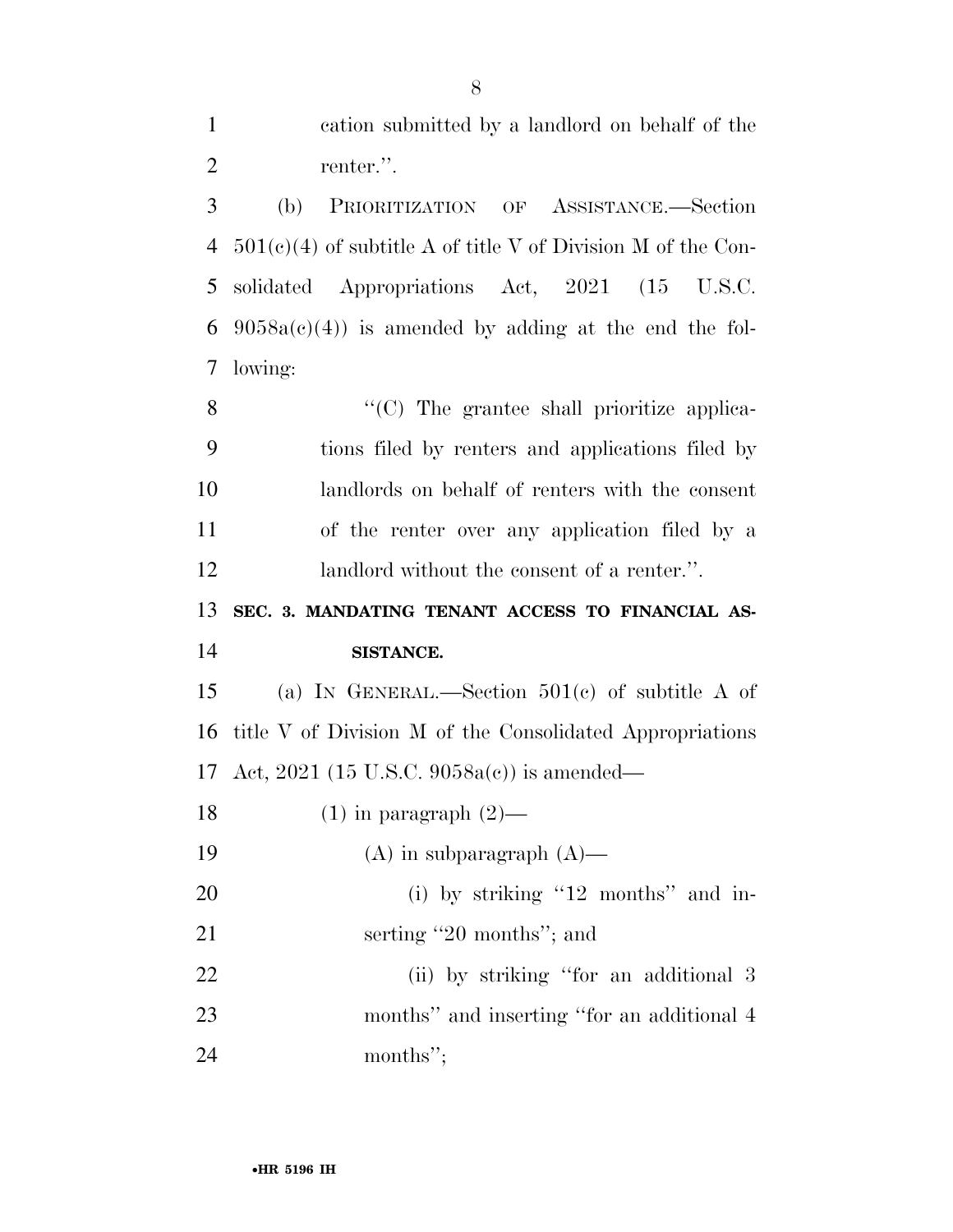| $\mathbf{1}$   | (B) in subparagraph $(B)(i)$ , by striking "3                |
|----------------|--------------------------------------------------------------|
| $\overline{2}$ | months" and inserting "4 months"; and                        |
| 3              | (C) in subpargraph $(C)(i)(I)$ by striking                   |
| $\overline{4}$ | "the grantee may make such payments" and in-                 |
| 5              | serting "the grantee shall make such pay-                    |
| 6              | ments"; and                                                  |
| $\tau$         | $(2)$ in paragraph $(3)$ by striking "to provide eli-        |
| 8              | gible households" and inserting "to provide 'low-in-         |
| 9              | come families' as such term is defined in section            |
| 10             | 3(b) of the United States Housing Act of 1937 (42)           |
| 11             | U.S.C. $1437a(b)$ .                                          |
| 12             | (b) EXTENDED PERIOD FOR ASSISTANCE.-Section                  |
| 13             | $3201(d)(1)(A)$ of the American Rescue Plan Act of 2021      |
| 14             | is amended—                                                  |
| 15             | $(1)$ in clause (i), by striking "18 months" and             |
| 16             | inserting "24 months"; and                                   |
| $17\,$         | $(2)$ in clause (ii), by striking "18 months" and            |
| 18             | inserting "24 months".                                       |
| 19             | (c) LIMITATION OF LIABILITY.—Section 501 of sub-             |
| 20             | title A of title V of Division M of the Consolidated Appro-  |
| 21             | priations Act, 2021 (15 U.S.C. 9058a) is amended by add-     |
| 22             | ing at the end the following:                                |
| 23             | "(m) SAFE HARBOR.—A grantee may not be subject               |
| 24             | to liability for the provision of assistance under this sec- |
| 25             | tion to a renter who does not meet the eligibility require-  |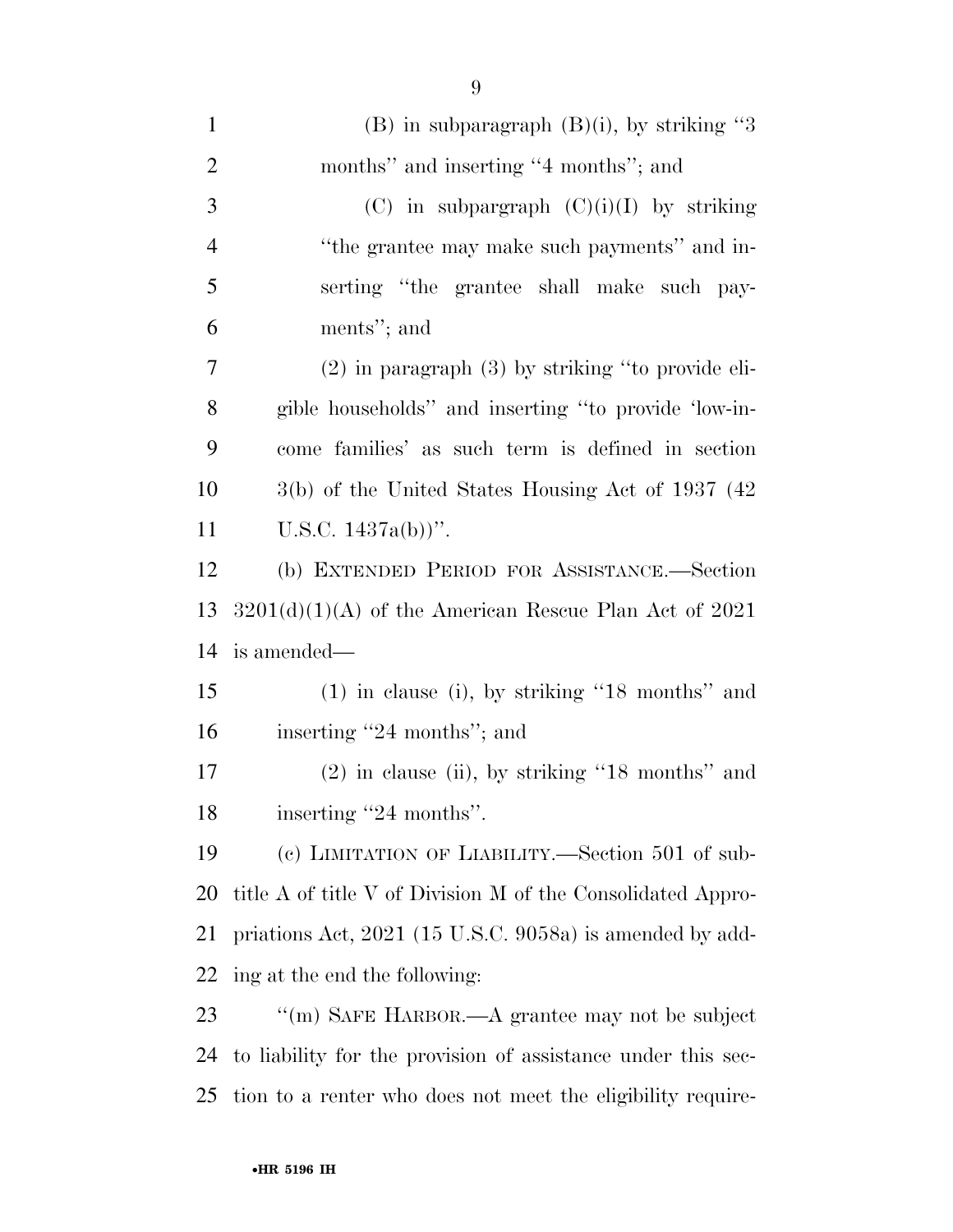ments set forth under this section if such grantee provides such assistance in good faith reliance on attestations of eligibility or use of proxies of income provided by the renter pursuant to the requirements of this section or rules issued by the Secretary under this section.''.

 (d) ELIGIBLE HOUSEHOLD DEFINED.—Section 501(k)(3) of subtitle A of title V of Division M of the Con- solidated Appropriations Act, 2021 (15 U.S.C.  $9058a(k)(3)$  is amended—

10  $(1)$  in subparagraph  $(A)$ —

 (A) by striking ''with respect to which the eligible grantee involved determines'' and insert- ing ''with respect to which the eligible grantee determines by accepting any attestation of the household as true,''; and

 (B) by striking ''hardship due, directly'' an inserting ''hardship, during or due, directly'' (2) by striking in subparagraph (C) and insert-ing the following:

20 "'(C) INCOME DETERMINATION.—In deter- mining the income of a household for purposes of determining such household's eligibility for assistance from a payment made under this sec- tion (including for purposes of subsection (c)(4)), the eligible grantee involved shall accept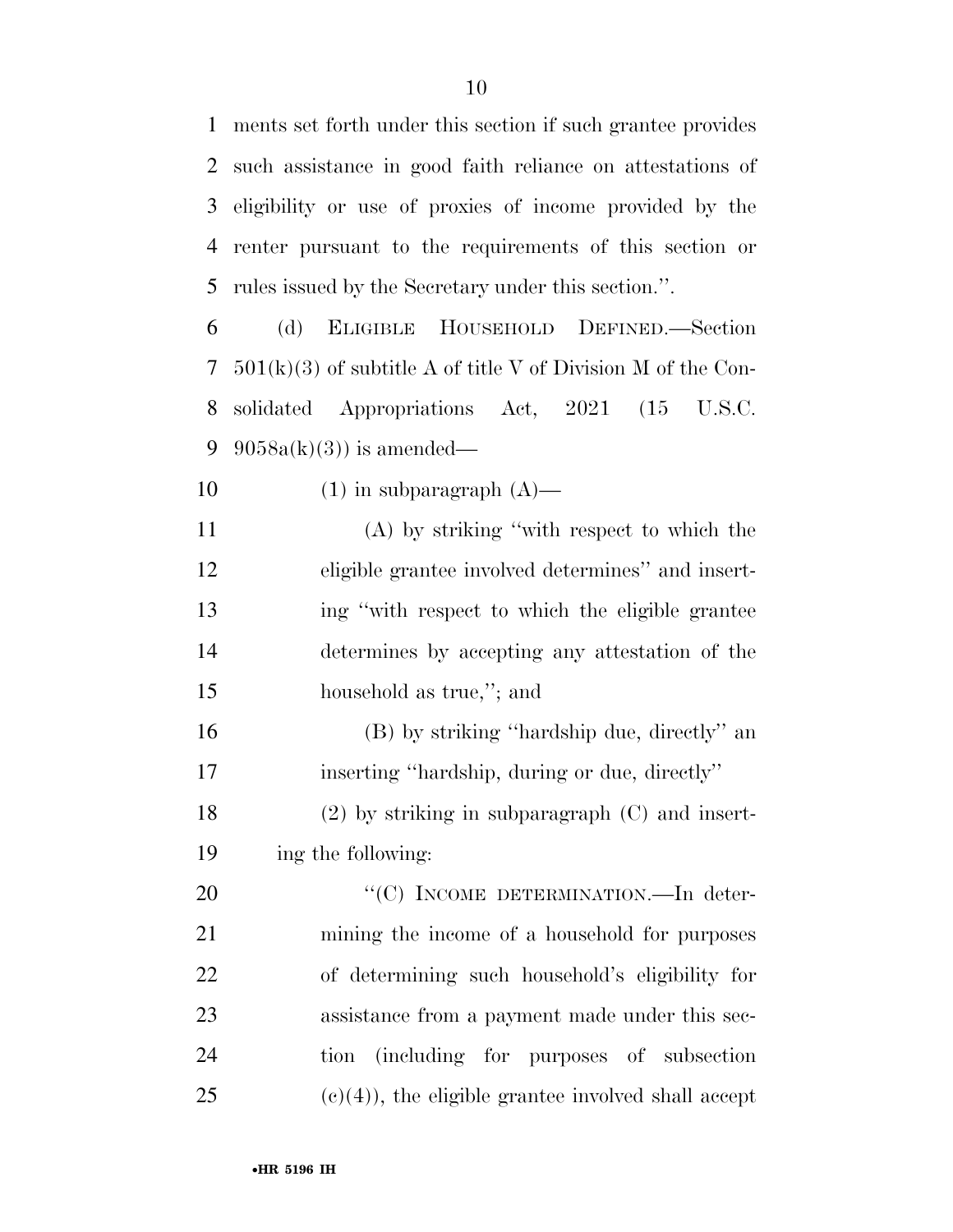any attestation of the household with respect to eligibility as true.''.

 (e) LEASE REQUIREMENT PROHIBITED.—Section 501 of subtitle A of title V of Division M of the Consoli- dated Appropriations Act, 2021 (15 U.S.C. 9058a) is amended by adding at the end the following:

7 <sup>"(n)</sup> LEASE REQUIREMENT PROHIBITED.—The Sec- retary shall prohibit grantees from requiring a renter to submit a written lease agreement to be eligible for assist-ance under this section.''.

### **SEC. 4. PERFORMANCE IMPROVEMENT PLANS.**

 Section 501(c) of subtitle A of title V of Division M of the Consolidated Appropriations Act, 2021 (15 U.S.C.  $9058a(c)$  is amended by adding at the end the following: 15 "(6) PERFORMANCE IMPROVEMENT PLANS.— The Secretary shall require any eligible grantee that has, on September 30, 2021, obligated less than 25 percent of any amounts such eligible grantee has re- ceived under this section to provide to the Secretary a performance improvement plan that explains how such eligible grantee will expedite the delivery of as-sistance to renters and landlords.''.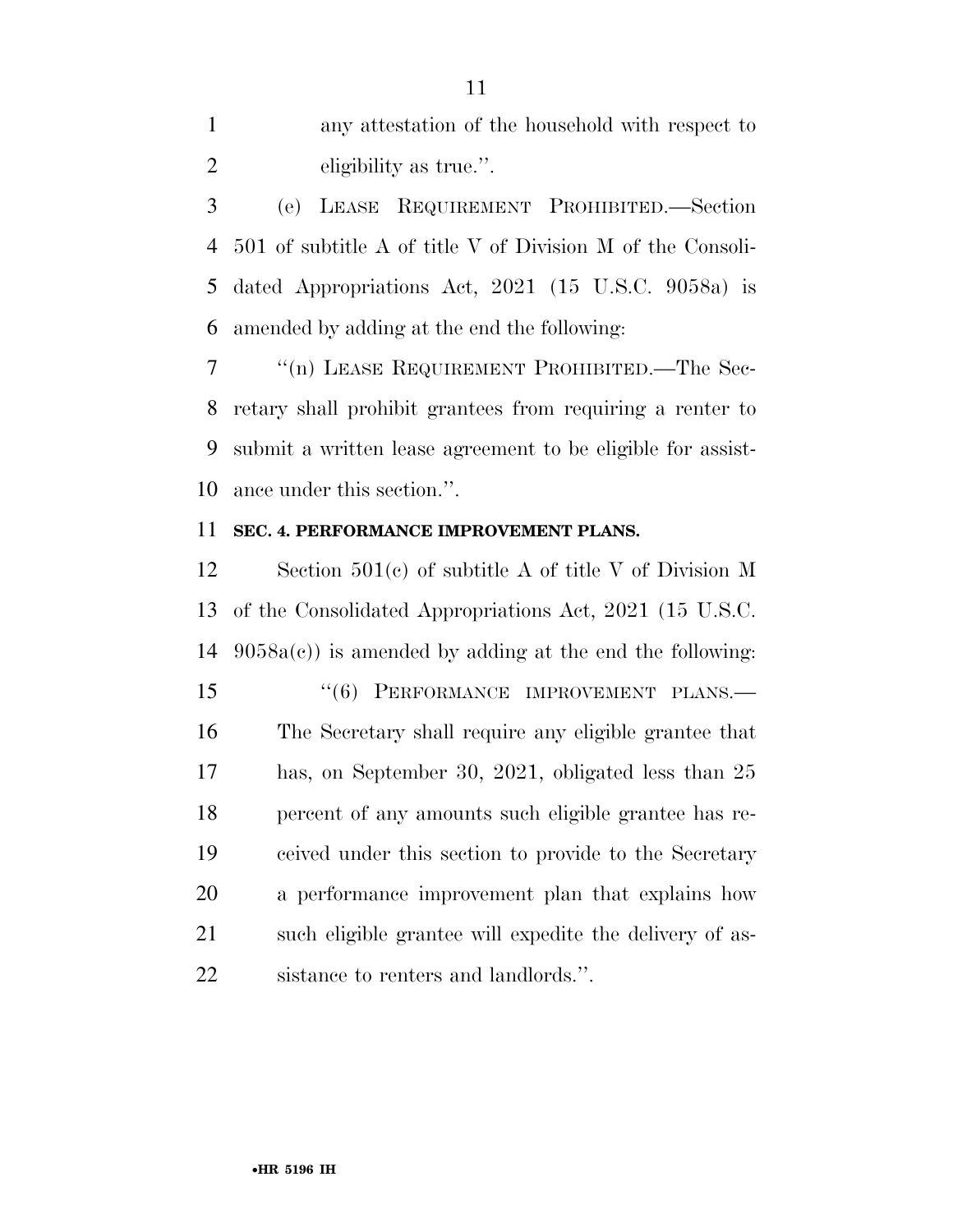| $\mathbf{1}$   | SEC. 5. OUTREACH TO RENTERS AND LANDLORDS AND         |
|----------------|-------------------------------------------------------|
| $\overline{2}$ | TECHNICAL ASSISTANCE.                                 |
| 3              | Section 501 of subtitle A of title V of Division M of |
| 4              | the Consolidated Appropriations Act, 2021 (15 U.S.C.  |
| 5              | 9058a) is amended by adding at the end the following: |
| 6              | $``(0)$ OUTREACH AND TECHNICAL ASSISTANCE.—           |
| 7              | $(1)$ OUTREACH.—The Secretary and the                 |
| 8              | grantee shall conduct outreach to renters and land-   |
| 9              | lords to ensure maximum participation in the emer-    |
| 10             | gency rental assistance program established under     |
| 11             | this section, including by—                           |
| 12             | "(A) not later than 30 days after the date            |
| 13             | of the enactment of this subsection sending di-       |
| 14             | rect mail to all taxpayers that educates the tax-     |
| 15             | payers about the emergency rental assistance          |
| 16             | program established under this section and how        |
| 17             | the taxpayer may qualify for assistance;              |
| 18             | "(B) not later than 30 days after the date            |
| 19             | of the enactment of this subsection sending di-       |
| 20             | rect mail to taxpayers who received rental in-        |
| 21             | come in 2020 that informs such taxpayers that         |
| 22             | renters of their dwellings may qualify for the        |
| 23             | emergency rental assistance program estab-            |
| 24             | lished under this section; and                        |
|                |                                                       |

25 "(C) purchasing television, radio and elec-tronic advertisement to educate Americans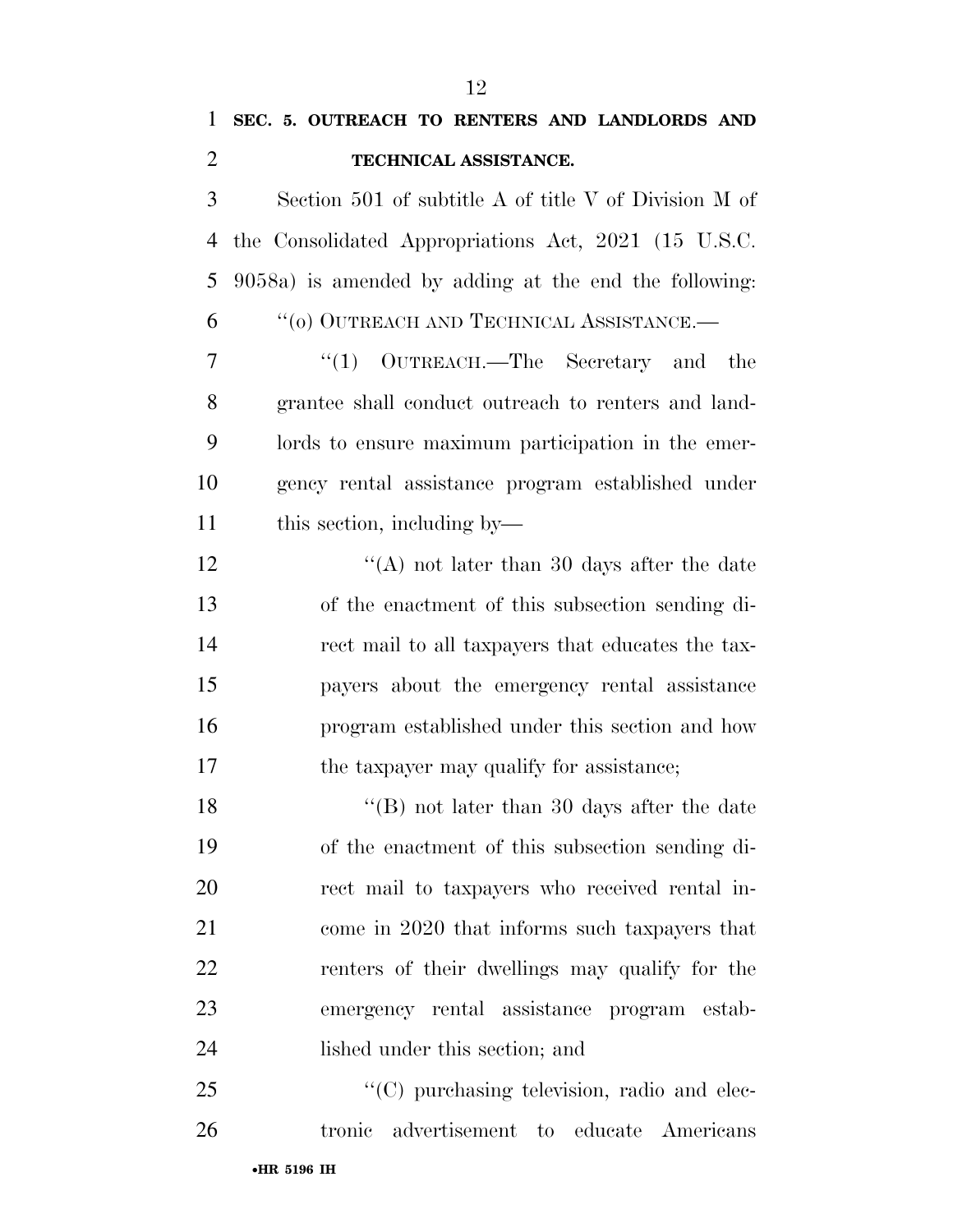| $\mathbf{1}$   | about the emergency rental assistance program           |
|----------------|---------------------------------------------------------|
| $\overline{2}$ | established under this section and how Ameri-           |
| 3              | cans may qualify for assistance.                        |
| $\overline{4}$ | "(2) TECHNICAL ASSISTANCE.—The Secretary                |
| 5              | shall provide technical assistance to grantees and      |
| 6              | this technical assistance shall include—                |
| $\overline{7}$ | $\lq\lq$ assisting grantees with the develop-           |
| 8              | ment and administration of programs under               |
| 9              | this section;                                           |
| 10             | "(B) providing technical advice and tech-               |
| 11             | nology to grantees, including software and auto-        |
| 12             | mated payment disbursement tools; and                   |
| 13             | $\cdot$ (C) other information and technical as-         |
| 14             | sistance as the Secretary determines appro-             |
| 15             | priate to assist grantees to achieve the objec-         |
| 16             | tives of this section.                                  |
| 17             | "(3) AUTHORIZATION OF APPROPRIATIONS.-                  |
| 18             | There are authorized to be appropriated to the Sec-     |
| 19             | retary of the Treasury to carry out the outreach and    |
| 20             | technical assistance required under this subsection     |
| 21             | $$50,000,000$ for use in fiscal year 2022.".            |
| 22             | SEC. 6. RECAPTURE PROCESS MODIFICATION.                 |
| 23             | Section $501(d)$ of subtitle A of title V of Division M |
| 24             | of the Consolidated Appropriations Act, 2021 (15 U.S.C. |
| 25             | $9058a(d)$ is amended—                                  |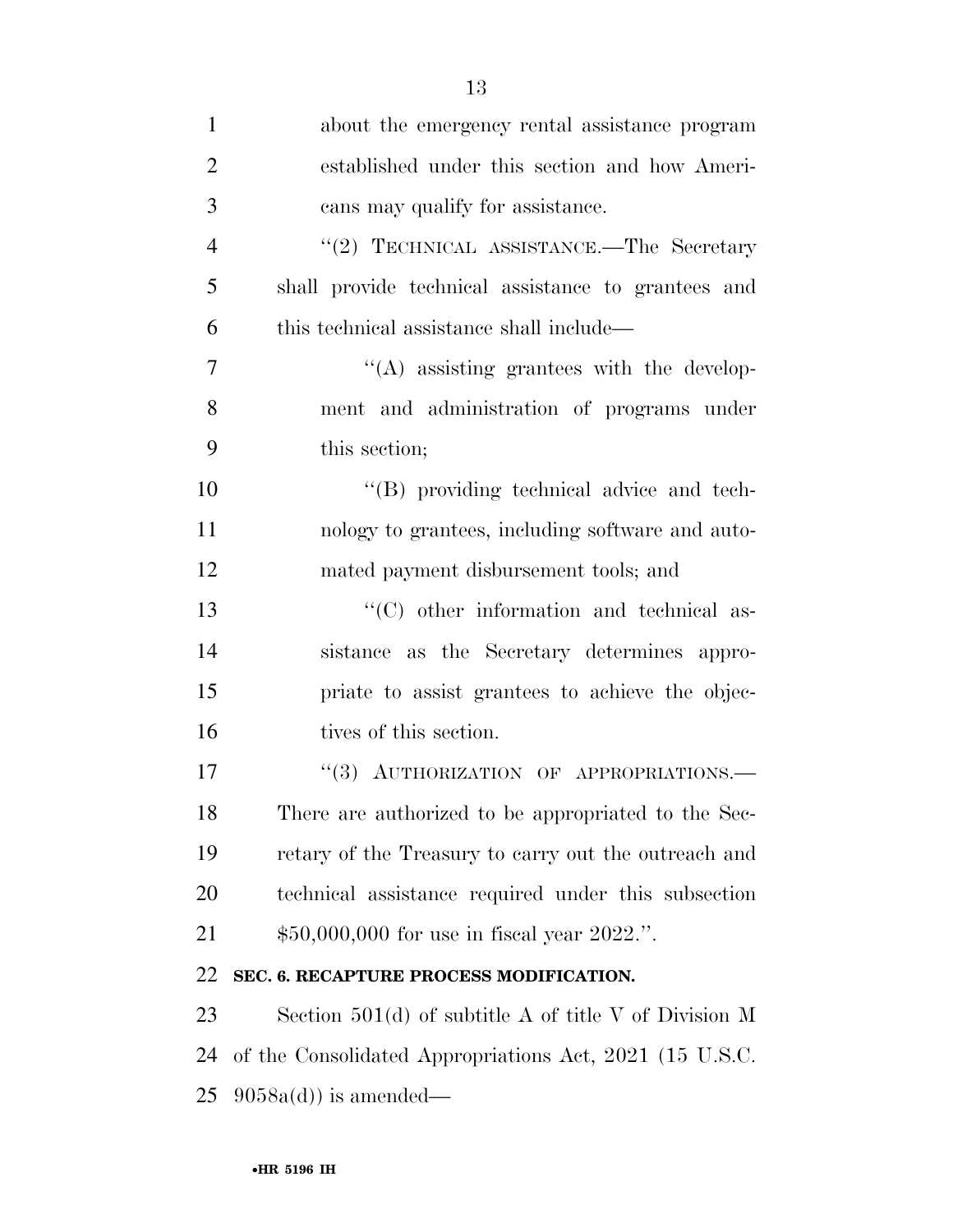| $\mathbf{1}$   | (1) by striking "Beginning on September 30,       |
|----------------|---------------------------------------------------|
| $\overline{2}$ | 2021," and inserting the following:               |
| 3              | " $(1)$ In GENERAL.—Beginning on September        |
| $\overline{4}$ | $30, 2021,$ ";                                    |
| 5              | $(2)$ by striking "The amount of any such re-     |
| 6              | allocation" and inserting the following:          |
| $\overline{7}$ | "(2) AMOUNT.— The amount of any such re-          |
| 8              | allocation"; and                                  |
| 9              | $(3)$ in paragraph $(1)$ —                        |
| 10             | (A) by striking "uses described under sub-        |
| 11             | section (c)." and inserting "uses described       |
| 12             | under subsection $(e)$ ;";                        |
| 13             | (B) by striking "to eligible grantees" and        |
| 14             | inserting the following:                          |
| 15             | $\lq\lq$ to eligible grantees"; and               |
| 16             | $(C)$ by inserting after subparagraph $(A)$       |
| 17             | the following:                                    |
| 18             | "(B) to any nonprofit entity that primarily       |
| 19             | provides housing services and operates in the     |
| 20             | jurisdiction of the grantee from whom the funds   |
| 21             | were recaptured; or                               |
| 22             | $\lq\lq$ (C) to a public or private entity super- |
| 23             | vised by a court that primarily provides housing  |
| 24             | services and operates in the jurisdiction of the  |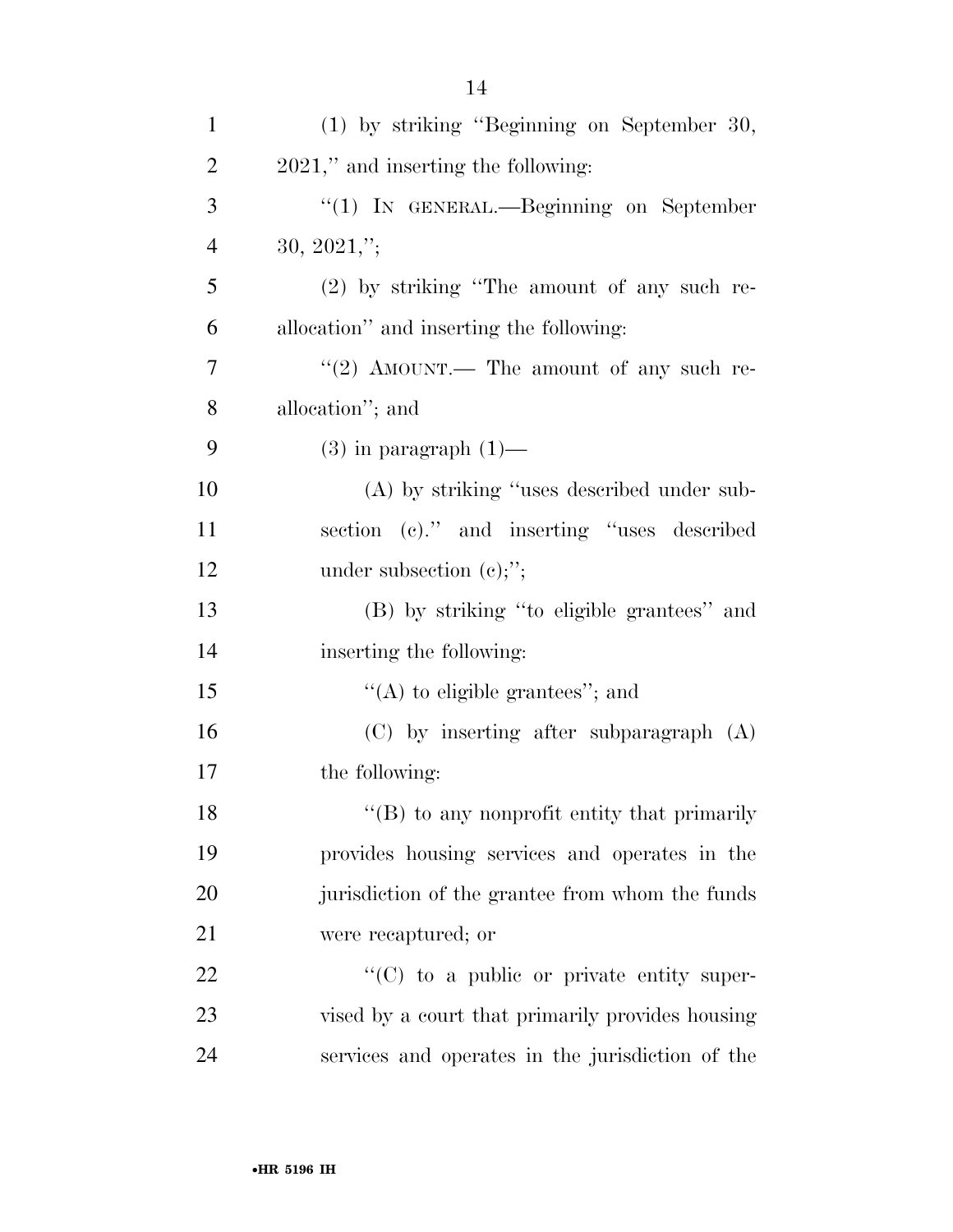| $\mathbf{1}$   | grantee from whom the funds were recap-                  |
|----------------|----------------------------------------------------------|
| $\overline{2}$ | tured.".                                                 |
| 3              | SEC. 7. COLLABORATION WITH PUBLIC ENTITIES.              |
| $\overline{4}$ | (a) IN GENERAL.—Section 501 of subtitle A of title       |
| 5              | V of Division M of the Consolidated Appropriations Act,  |
| 6              | $2021$ (15 U.S.C. 9058a) is amended—                     |
| 7              | $(1)$ in subsection $(e)(5)(A)$ —                        |
| 8              | $(A)$ by striking "10 percent" and inserting             |
| 9              | " $15$ percent"; and                                     |
| 10             | (B) by striking "related to such funds."                 |
| 11             | and inserting "related to such funds and for             |
| 12             | collaboration with public entities as described in       |
| 13             | subsection $(n)$ .".                                     |
| 14             | $(2)$ by adding at the end the following:                |
| 15             | "(p) COLLABORATION WITH PUBLIC ENTITIES.—                |
| 16             | "(1) IN GENERAL.—The Secretary of the                    |
| 17             | Treasury shall, not later than 30 days after the en-     |
| 18             | actment of this subsection, issue guidance designed      |
| 19             | to instruct eligible grantees with respect to how best   |
| 20             | to collaborate with public entities to provide applica-  |
| 21             | tion assistance services.                                |
| 22             | (2)<br>$USE$<br>OF AMOUNTS PAID<br>TO<br><b>ELIGIBLE</b> |
| 23             | GRANTEE.—Notwithstanding subsection $(c)(5)$ , an        |
| 24             | eligible grantee that collaborates with public entities  |
| 25             | pursuant to the guidance issued by the Secretary of      |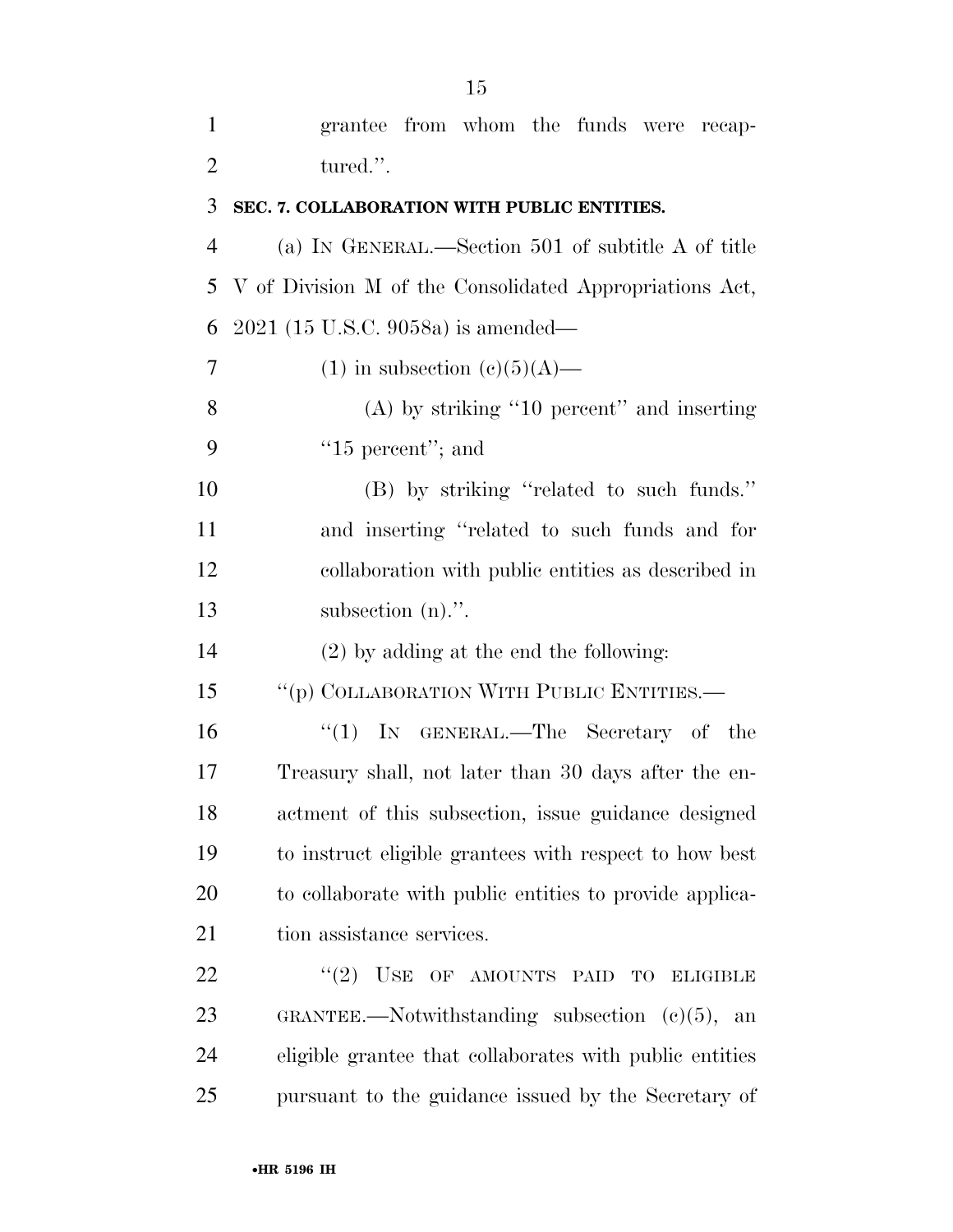| $\mathbf{1}$   | the Treasury pursuant to paragraph (1) may use          |
|----------------|---------------------------------------------------------|
| $\overline{2}$ | amounts available for administrative costs under sec-   |
| 3              | tion $(c)(5)$ to, in coordination with one or more pub- |
| $\overline{4}$ | lic entities, develop any administrative infrastructure |
| 5              | necessary to provide application assistance services,   |
| 6              | including—                                              |
| 7              | "(A) training the employees of a public en-             |
| 8              | tity or other designated institutional representa-      |
| 9              | tive of a public entity about how to complete           |
| 10             | the emergency rental application process;               |
| 11             | "(B) maintaining physical and electronic                |
| 12             | copies of all documents needed to apply for as-         |
| 13             | sistance;                                               |
| 14             | "(C) establishing methods of communica-                 |
| 15             | tion between eligible grantees, public entities,        |
| 16             | community organizations, and individual house-          |
| 17             | holds;                                                  |
| 18             | "(D) providing language translation serv-               |
| 19             | ices;                                                   |
| 20             | $\lq\lq(E)$ developing community outreach mate-         |
| 21             | rials, programs, and initiatives; and                   |
| 22             | "(F) collecting and storing relevant docu-              |
| 23             | mentation on-site at the public entity, or with         |
| 24             | a third party in a manner that complies with            |
| 25             | Federal, State, and local law.                          |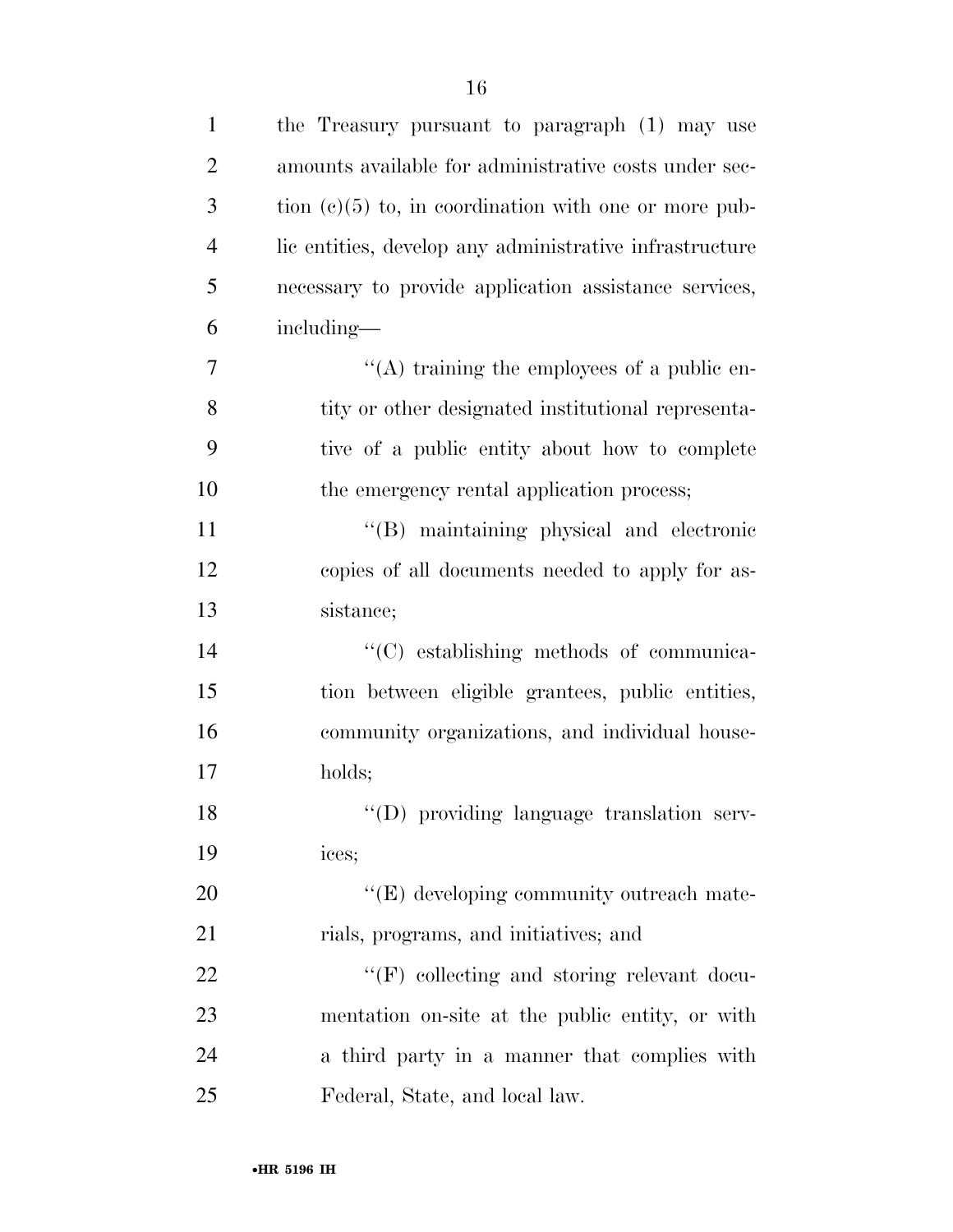|                | $(9)$ DEFINITIONS. In this subsection.       |
|----------------|----------------------------------------------|
| $\overline{2}$ | "(A) APPLICATION ASSISTANCE<br>SERV-         |
| 3              | ICES.—The term 'application assistance serv- |
| $\overline{4}$ | ices' means—                                 |
| 5              | "(i) distributing applications for as-       |
| 6              | sistance to individuals that may qualify for |
| 7              | assistance; and                              |
| 8              | "(ii) assisting individuals applying or      |
| 9              | assistance.                                  |
| 10             | "(B) PUBLIC ENTITY.—The term public          |
| 11             | entity includes—                             |
| 12             | "(i) public elementary schools and           |
| 13             | public secondary schools (as such terms      |
| 14             | are defined under section 8101 of the Ele-   |
| 15             | mentary and Secondary Education Act of       |
| 16             | 1965);                                       |
| 17             | "(ii) public libraries;                      |
| 18             | "(iii) HUD-approved housing coun-            |
| 19             | seling agencies and other entities receiving |
| 20             | funds under section 3204 of the American     |
| 21             | Rescue Plan Act of 2021;                     |
| 22             | "(iv) courts that handle eviction re-        |
| 23             | lated matters;                               |
| 24             | $f'(v)$ public housing agencies;             |
| 25             | $"$ (vi) public transit systems;             |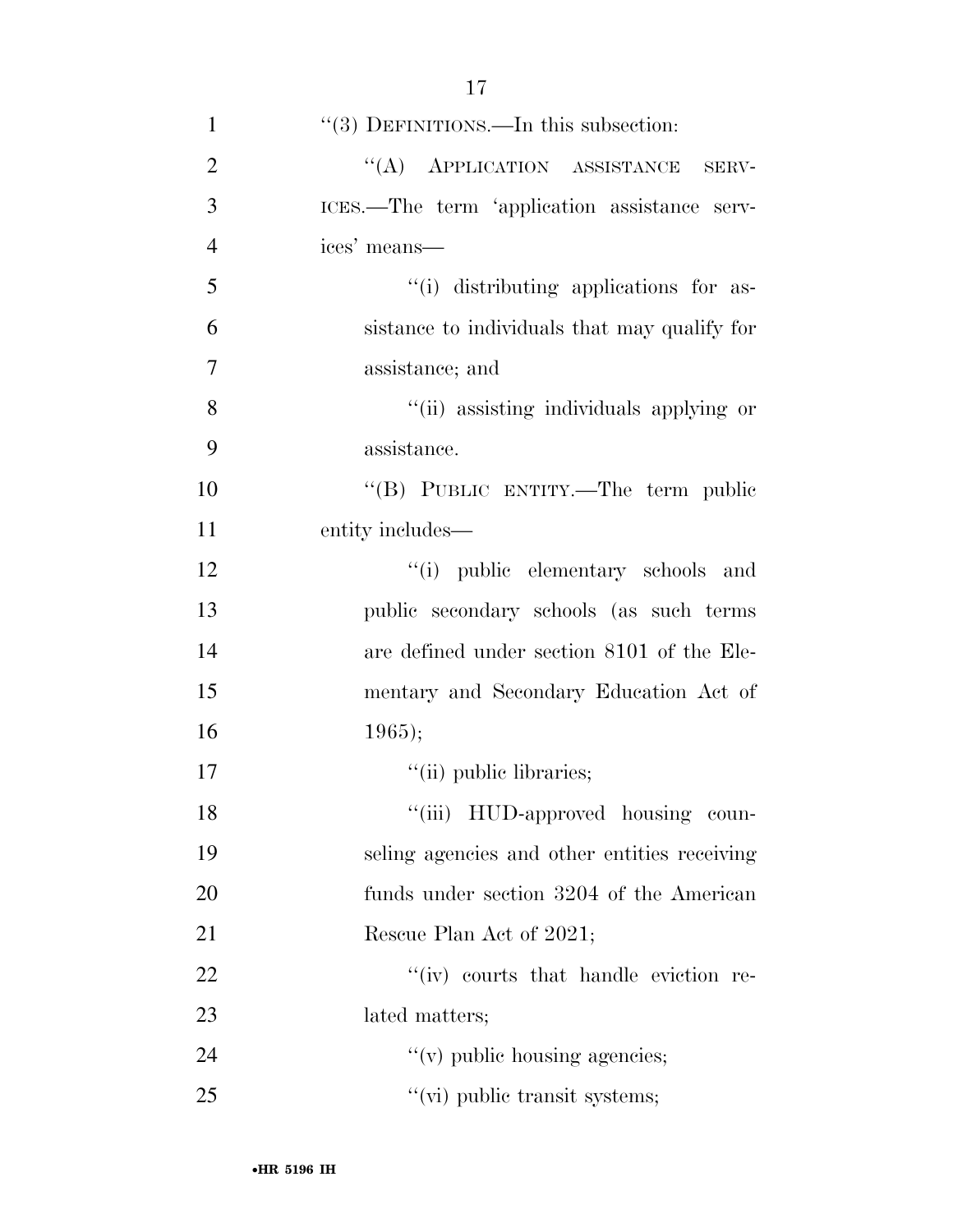| $\mathbf{1}$   | "(vii) State departments of motor ve-                   |
|----------------|---------------------------------------------------------|
| $\overline{2}$ | hicles;                                                 |
| 3              | "(viii) the United States Postal Serv-                  |
| $\overline{4}$ | ice; and                                                |
| 5              | "(ix) Federal, State, and local social                  |
| 6              | service providers."; and                                |
| 7              | (b) COLLABORATION WITH PUBLIC ENTITIES.—Sec-            |
| 8              | tion 3201 of the American Rescue Plan Act of 2021 is    |
| 9              | amended by adding at the end the following:             |
| 10             | "(i) COLLABORATION WITH PUBLIC ENTITIES.—               |
| 11             | "(1) IN GENERAL.—The Secretary of the                   |
| 12             | Treasury shall, not later than 30 days after the en-    |
| 13             | actment of this subsection, issue guidance designed     |
| 14             | to instruct eligible grantees with respect to how best  |
| 15             | to collaborate with public entities to provide applica- |
| 16             | tion assistance services.                               |
| 17             | $\lq(2)$ USE OF AMOUNTS PAID<br>TO<br><b>ELIGIBLE</b>   |
| 18             | GRANTEE.—An eligible grantee that collaborates          |
| 19             | with public entities pursuant to the guidance issued    |
| 20             | by the Secretary of the Treasury pursuant to para-      |
| 21             | $graph(1)$ may use not more than 15 percent of the      |
| 22             | amount paid to such eligible grantee under this sec-    |
| 23             | tion to, in coordination with one or more public enti-  |
| 24             | ties, develop any administrative infrastructure nec-    |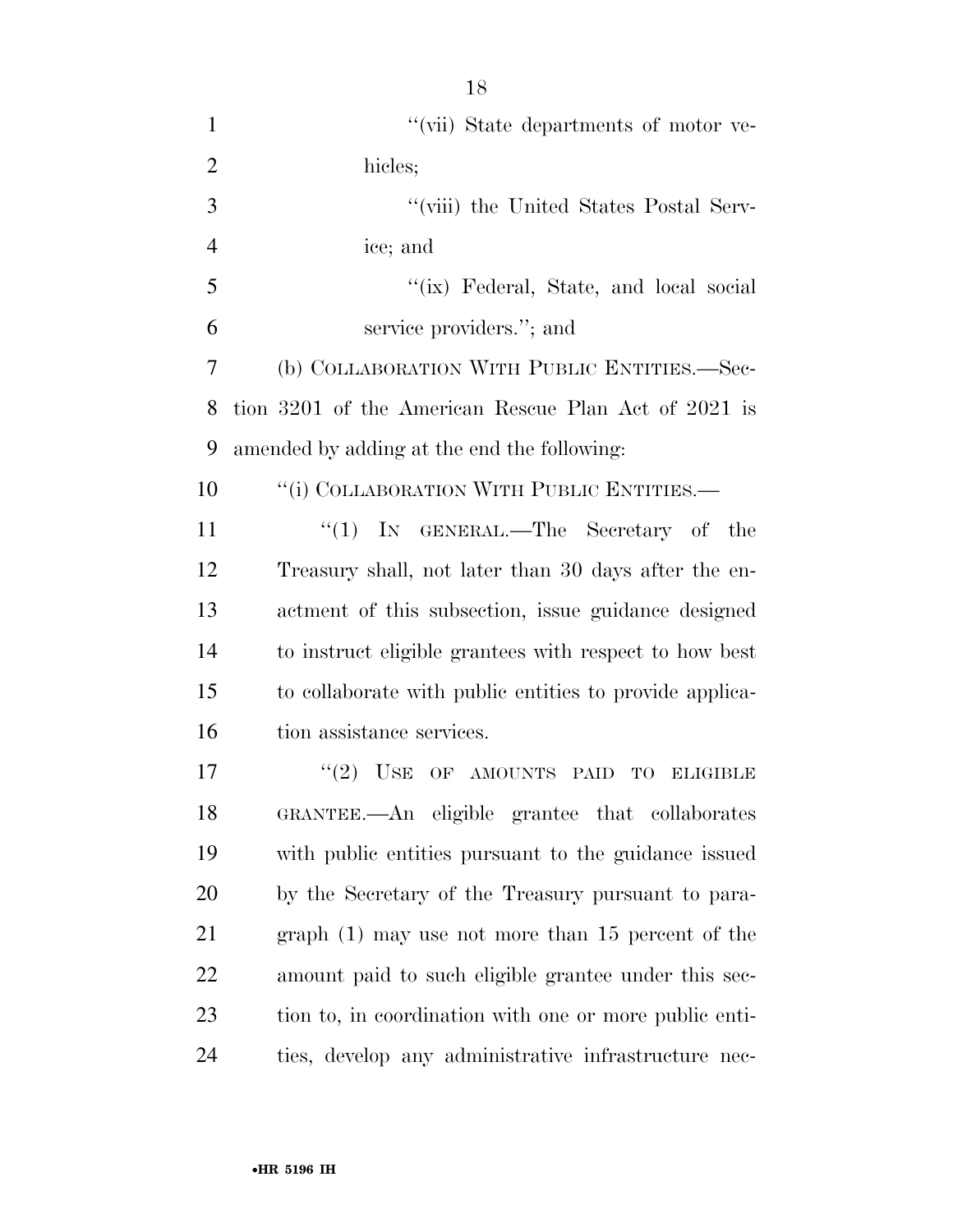| $\mathbf{1}$   | essary to provide application assistance services, in- |
|----------------|--------------------------------------------------------|
| $\overline{c}$ | cluding—                                               |
| 3              | "(A) training the employees of a public en-            |
| $\overline{4}$ | tity or other designated institutional representa-     |
| 5              | tive of a public entity about how to complete          |
| 6              | the emergency rental application process;              |
| $\overline{7}$ | "(B) maintaining physical and electronic               |
| 8              | copies of all documents needed to apply for as-        |
| 9              | sistance;                                              |
| 10             | "(C) establishing methods of communica-                |
| 11             | tion between eligible grantees, public entities,       |
| 12             | community organizations, and individual house-         |
| 13             | holds;                                                 |
| 14             | "(D) providing language translation serv-              |
| 15             | ices;                                                  |
| 16             | "(E) developing community outreach mate-               |
| 17             | rials, programs, and initiatives; and                  |
| 18             | $\lq\lq (F)$ collecting and storing relevant docu-     |
| 19             | mentation on-site at the public entity, or with        |
| 20             | a third party in a manner that complies with           |
| 21             | Federal, State, and local law.                         |
| 22             | $\cdot\cdot(3)$ DEFINITIONS.—In this subsection:       |
| 23             | "(A) APPLICATION ASSISTANCE<br>SERV-                   |
| 24             | ICES.—The term 'application assistance serv-           |
| 25             | ices' means—                                           |